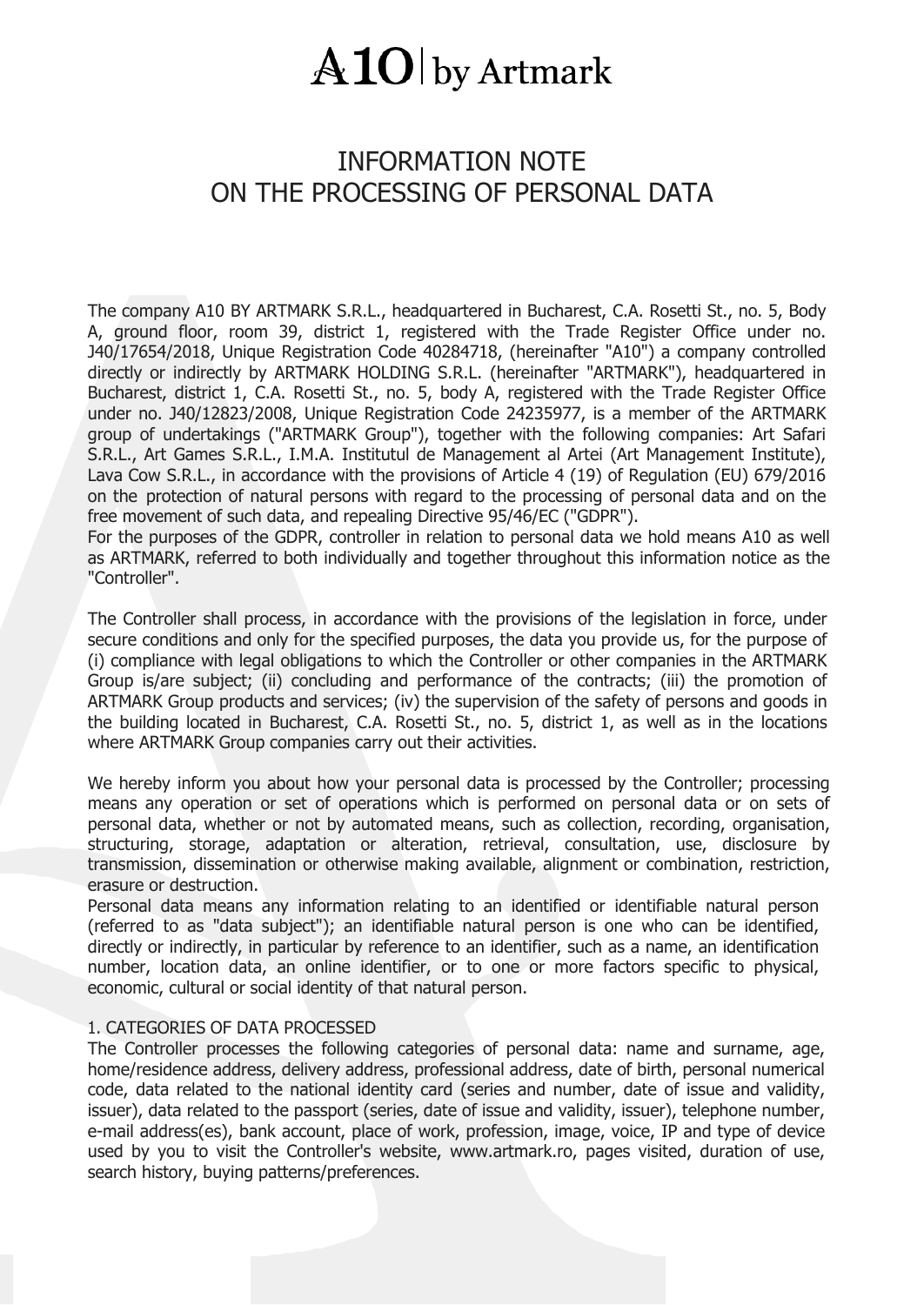#### 2. PURPOSES AND LEGAL GROUNDS FOR PROCESSING PERSONAL DATA

• We will process personal data for the following purposes:

registration for participation at the auction in the auction room, online, by phone, written bid; data collection will be done by filling in the auction contracts (registration contracts);

execution of contracts (including receiving of payments), invoicing and delivery of goods or provision of services purchased; data collection will be done either by filling in the auction (registration) contracts, award forms, by email or telephone, or by video recordings of auctions; compliance with legal reporting obligations; advertising, marketing and publicity of ARTMARK Group products and services, via email, SMS, telephone, auction catalogues, invitations, related to upcoming events and/or other forms of publicity; data collection will be done by subscribing to the newsletter, by filling in the contracts for participation in the auction; selling/offering tickets/permissions to ARTMARK Group events; data collection will be done by special purchase forms, i.e. those created for offering tickets/permits;

CCTV video surveillance for the purpose of monitoring the security of persons, premises and/or goods inside the building in Bucharest, C.A. Rosetti St., no. 5, district 1. • We process personal data on one of the following grounds:

your intention to contract or the contract concluded with you, for the execution of which we need to be in possession of data absolutely necessary for compliance with the Controller's legal obligations regarding customer knowledge, for issuing the invoice and the delivery of the good(s) or the provision of the service(s) purchased; the legitimate interests of the ARTMARK Group, e.g. prevention of fraud, maintenance of the security of goods, presentation in the most accessible manner of the content of the websites, direct marketing. Whenever we rely on this legal basis to process your data, we assess our interests so that they do not override your rights, you being entitled to object to such use at any time; compliance with a mandatory legal requirement, including, for example, accounting and tax requirements, requirements concerning know-your customer and money laundering prevention which are subject to strict internal policies; consent which you give when there is no other basis for the processing and which can be withdrawn at any time by you.

#### 3. STORAGE PERIOD OF PERSONAL DATA

Personal data will be stored for the duration of the relationship with the customer, plus a period of 5 years after termination, respectively the period required by law. After the expiration of this period the personal data will be deleted and/or destroyed. The personal data processed will be reviewed by the Controller at least every 2 years and inaccurate or amended data will be corrected or deleted, except in situations where the law requires that inaccurate or amended data be kept.

#### 4. COOKIES

Cookies are small text files placed on the terminal. Whenever a person accesses a particular website, it may write or read in the cookie it has placed on the terminal various information that the reader has transmitted, directly or indirectly. Cookies play an important role in the viewing activity of our websites. They retain information about how web pages have been viewed, such as the language in which pages are displayed, font size, the region of the world in which the user is located, security settings and more. By using the cookies, you will benefit from a better browsing experience on our websites, which without them would not be possible or would be significantly weaker. However, if you prefer, through the settings made in the browser with which you browse the Internet, you can allow cookies to be set or blocked. The Controller's cookie policy is available and can be found at <https://www.artmark.ro/ro/politica-cookies> .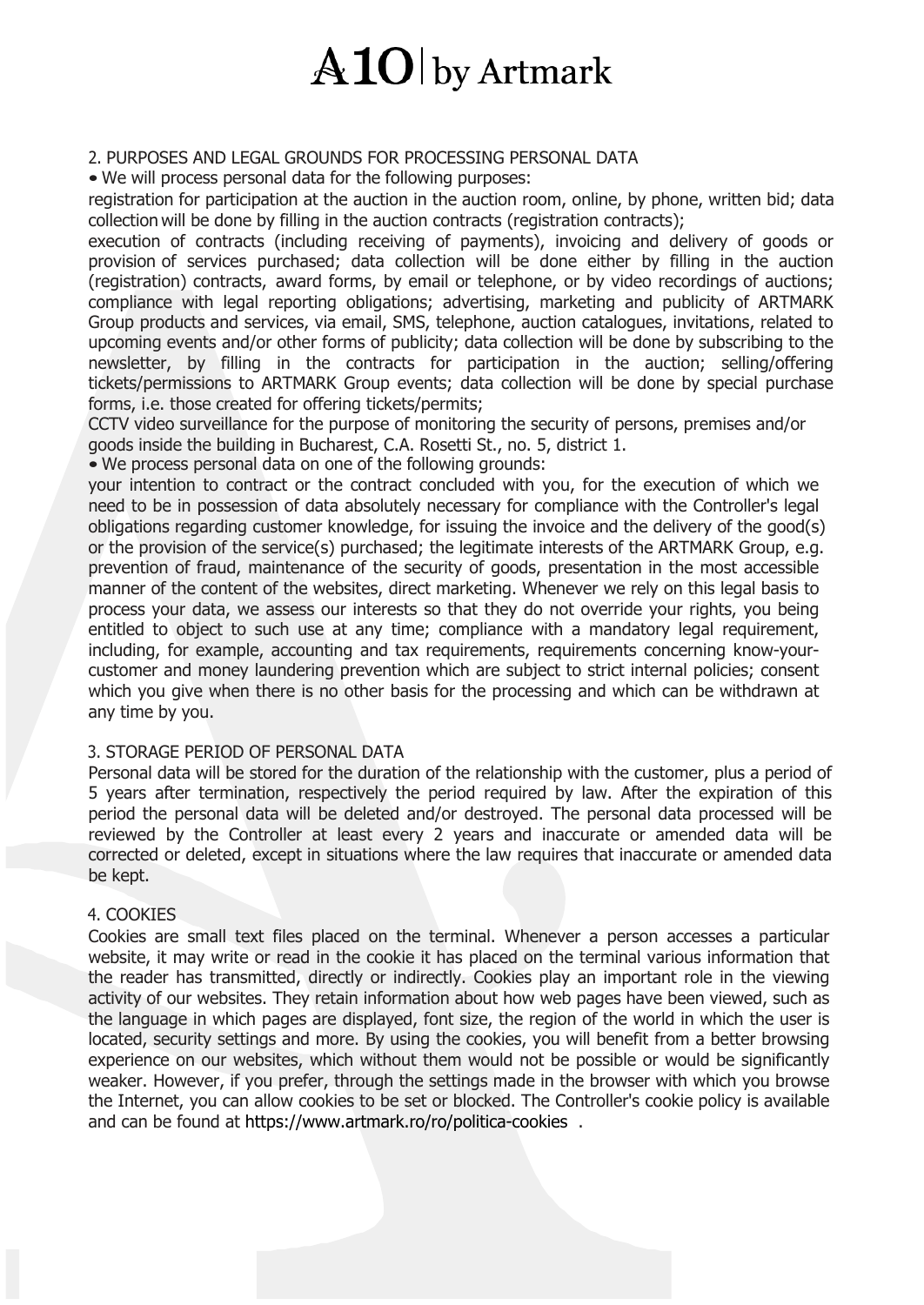#### 5. DATA PROCESSING AND DISCLOSURE OF PROCESSED PERSONAL DATA

Personal data are processed by the Controller's employees who, given their position that they have at the Controller, have prerogatives for collecting, recording, organizing, structuring, storing, adapting or modifying, retrieving, consulting, using, disclosing by transmission, dissemination or making available, restricting, deleting or destroying personal data.

Access to personal data processed by the Controller is limited to those employees who need to be in possession of this information in order to achieve the purposes for which this data is processed.

Personal data may also be disclosed to third parties, personal data controllers or processors, such as service providers: third parties that manage email newsletter, SMS marketing or other marketing, customer support or sales activities, including transport service providers, couriers, insurers, information technology system providers and support, including email archiving, telecommunication providers, back-up and disaster recovery services and cyber security services. Disclosure may also be made to accountants, auditors, lawyers and other external consultants whose work involves a need to know or where disclosure is required by law. We ensure through contractual regulations that these service providers (processors) process personal data in accordance with European data protection legislation to guarantee a high level of data protection. There may also be other recipients, where there is a legal obligation to inform the competent public authorities or institutions when required by law (e.g., investigation of fraud; prevention of money laundering; submission of declarations or financial statements to tax authorities, etc.), or

the transfer of data to the courts of law for the purpose of defending a right in court, or before other public authorities.

Some of these recipients (including our affiliates) may use your data in countries outside the European Economic Area.

The images of individuals present in the building in Bucharest, C.A. Rosetti St., no. 5, district 1, as well as in the locations where auctions are held are intended for use by the Controller and may be communicated to the following recipients: the data subject, the courts of law and criminal prosecution authorities, as well as the Controller's lawyers.

Personal data may be disclosed if it is in our legitimate interest, for administrative reasons for example, or for auditing and monitoring our internal processes, or when providing products and services such as information technology within the ARTMARK Group.

#### 6. TRANSFER OF DATA WITHIN THE GROUP OF UNDERTAKINGS

In accordance with the GDPR, for reasons of business administration, management of customer and employee needs, including for the purpose of processing personal data, the Controller transmits personal data within the group of undertakings, the ARTMARK Group.

#### 7. TRANSFER OF DATA OUTSIDE THE EUROPEAN UNION

Personal information may be processed by staff operating outside the EEA (European Economic Area, which includes the countries of the European Union, Iceland, Liechtenstein and Norway; they are deemed to have equivalent data protection and privacy laws) of third-party personal data controllers for the purposes mentioned above.

In the case of provision of personal data to entities outside the EEA, appropriate measures forthe security of the processing will be taken on a contractual basis.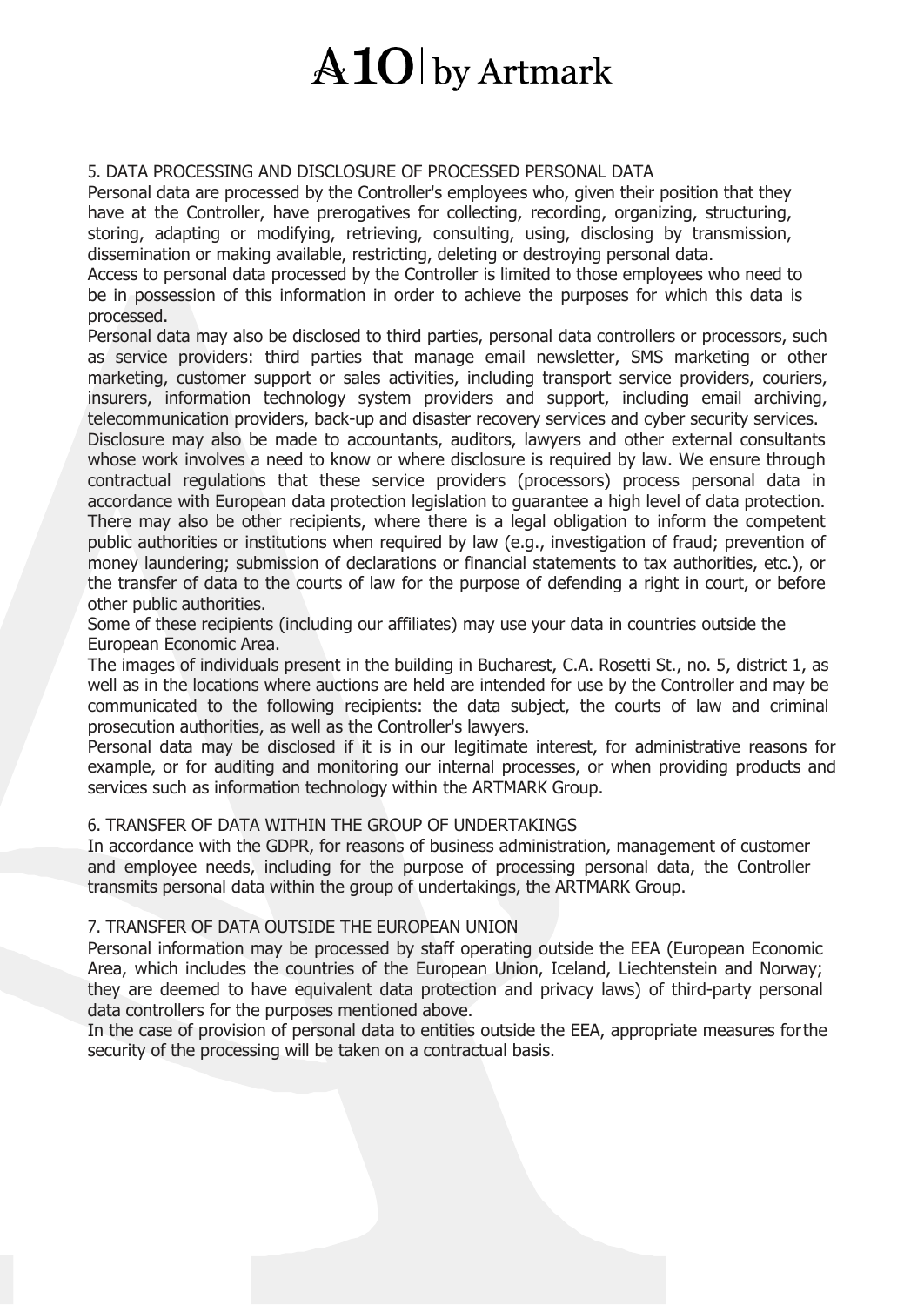### $\rm{A1O}$  by Artmark

#### 8. YOUR RIGHTS

Right to information: the data subject is entitled to know, even at the time of collection, how the data will be used, to whom it will be disclosed or transferred, what rights the data subjects have with regard to the data processed.

Right of access to data: the data subject can obtain confirmation as to which personal data are being processed and, if so, you have the right of access to those data.

Right to erasure of data (right to be forgotten): the data subject may obtain the erasure of data without undue delay (there are also exceptions, such as: some data are processed to provide the public with the right to information, some data are processed for statistical or archiving purposes, some data are processed for compliance with a legal obligation, or data are processed for the establishment or defence of a legal claim).

Right to rectification: the data subject may obtain, without undue delay, the rectification of inaccurate personal data (e.g., the right to obtain the completion of incomplete personal data). Right to restriction of processing: the data subject has a temporary right to obtain restriction of processing if one of the following applies: (a) you contest the accuracy of the data, for a period that allows us to verify the accuracy of the data; (b) the processing is unlawful and you object to the erasure of the personal data and instead request the restriction of their use; (c) we no longer need the personal data for the purpose of processing, but you request them from us for the establishment, exercise or defence of legal claims; (d) you have objected to the processing in accordance with Article 21 (1) of the GDPR for the period of time during which it is verified whether our legitimate rights override those of yours.

Right to object: the data subject has the right to object to the processing of their personal data by the Controller when it is processed for marketing purposes. If you no longer wish to receive marketing messages about our events, you can opt-outof all marketing communications or only selected methods (email, SMS, MMS, telephone or mail). There are several ways to opt-out of receiving marketing messages:

• Log in to your account and change your preferences; • Email [datepersonale@artmark.ro](mailto:datepersonale@artmark.ro) for instructions;

• Click on the link at the end of an email or marketing text received by SMS to unsubscribe;

Right to data portability: the data subject has the right to receive personal data concerning him or her in a structured, commonly used and machine-readable format and you have the right to transmit this data to another controller without hindrance from us if:

(a) the processing is based on consent pursuant to point (a) of Article 6  $(1)$  or point (a) of Article 9 (2) of GDPR or on a contract pursuant to point (b) of Article  $6(1)$  of the Regulation and

(b) the processing is carried out by automated means.

The right not to be subject to a decision based solely on automated processing where that decision produces or significantly affects legal effects and is based solely on automated processing of data intended to evaluate certain personal aspects.

The right to lodge a complaint with The National Supervisory Authority for Personal Data Processing.

#### 9. SECURITY OF PERSONAL DATA

The Controller shall ensure a high level of protection and security against accidental or unlawful destruction or accidental loss, alteration, unauthorised disclosure or access in connection with operations on personal data, by appropriate technical and organisational measures.

Organisational measures include controlling physical access to our premises, training staff and locking physical files in storage lockers. Technical measures include the use of encryption, passwords for access to our systems, the use of SSL security certificates to encrypt data in transit, etc.